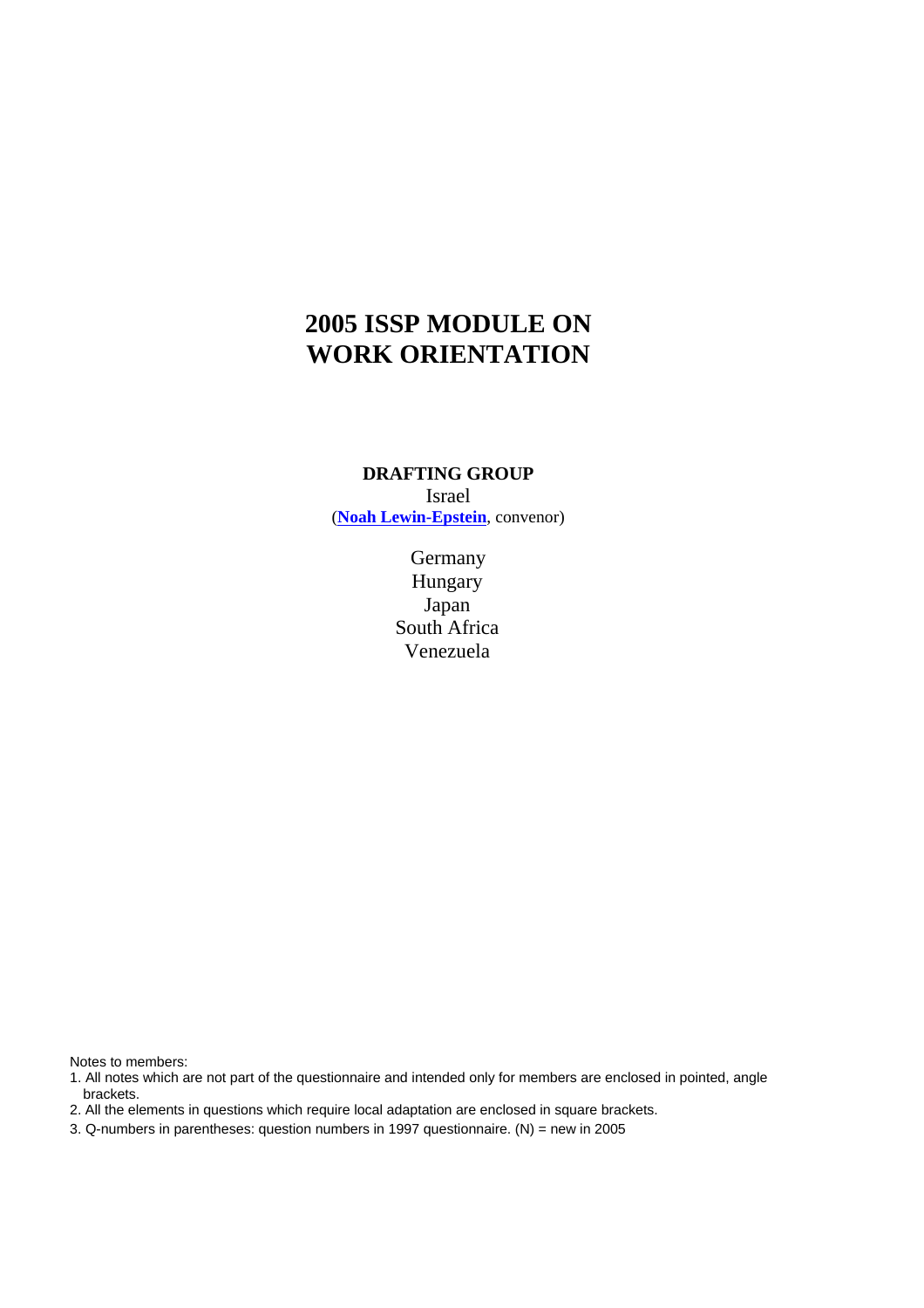#### **ISSP 2005 - WORK ORIENTATION**

**1(Q1). Suppose you could change the way you spend your time, spending more time on some things and less time on others.** 

**Which of the things on the following list would you like to spend more time on, which would you like to spend less time on and which would you like to spend the same amount of time on as now?** 

| PLEASE TICK ONE BOX ON EACH LINE |                          |                    |                     |                    |                          |                  |                         |  |
|----------------------------------|--------------------------|--------------------|---------------------|--------------------|--------------------------|------------------|-------------------------|--|
|                                  | <b>Much more</b><br>time | A bit more<br>time | Same time as<br>now | A bit less<br>time | <b>Much less</b><br>time | Can't<br>choose/ | Doesn't<br><b>Apply</b> |  |
| a. Time in a paid job            |                          | 2                  | $\overline{3}$      | $\overline{4}$     | 5                        | 8                | 8                       |  |
| b. Time doing<br>household work  |                          | $\overline{2}$     | $\overline{3}$      | $\overline{4}$     | $5\overline{5}$          | 8                | 8                       |  |
| c. Time with your<br>family      |                          | $\overline{2}$     | 3                   | $\overline{4}$     | $5\overline{5}$          | $8\,$            | 8                       |  |
| d. Time with your<br>friends     |                          | $\overline{2}$     | 3                   | $\overline{4}$     | $5\overline{5}$          | $8^{\circ}$      | 8                       |  |
| e. Time in leisure<br>activities |                          | $\overline{2}$     | $\overline{3}$      | $\overline{4}$     | $5\overline{5}$          | 8                | 8                       |  |

*<Translation note: by "paid job" we mean a job that pays, regardless of whether salaried or self-employed.>* 

#### **2(Q2). Please tick one box for each statement below to show how much you agree or disagree with it, thinking of work in general.**

|                                                                        | PLEASE TICK ONE BOX ON EACH LINE |                |                                         |                 |                             |                 |
|------------------------------------------------------------------------|----------------------------------|----------------|-----------------------------------------|-----------------|-----------------------------|-----------------|
|                                                                        | <b>Strongly</b><br>agree         | Agree          | <b>Neither</b><br>agree nor<br>disagree | <b>Disagree</b> | <b>Strongly</b><br>disagree | Can't<br>choose |
| a. A job is just a way of earning<br>money - no more                   |                                  | $\overline{2}$ | 3                                       | $\overline{4}$  | $\overline{5}$              | 8               |
| b. I would enjoy having a paid job<br>even if I did not need the money |                                  |                |                                         |                 | $\overline{5}$              | $\mathbf{R}$    |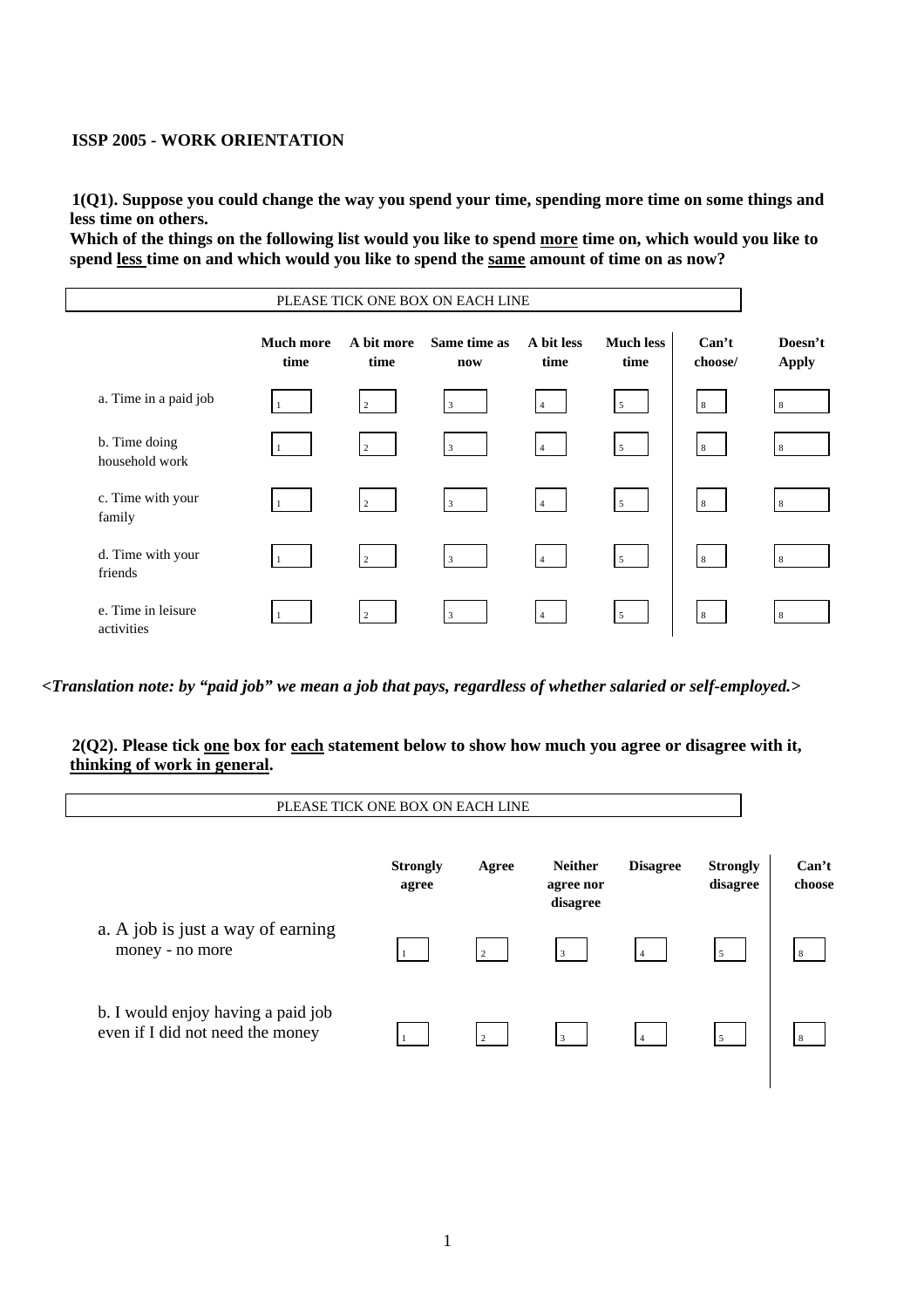**3(Q4) For each of the following, please tick one box to show how important you personally think it is in a job.** 

| How important is                                                          | <b>Very</b><br>important | Important      | <b>Neither</b><br>important | <b>Not</b>     | <b>Not</b><br>important important at | Can't choose |
|---------------------------------------------------------------------------|--------------------------|----------------|-----------------------------|----------------|--------------------------------------|--------------|
|                                                                           |                          |                | nor<br>unimportant          |                | all                                  |              |
| a.  job security                                                          | $\mathbf{1}$             | $\overline{2}$ | $\overline{3}$              | $\overline{4}$ | $5\overline{5}$                      | 8            |
| b.  high income                                                           |                          | $\overline{c}$ | $\overline{\mathbf{3}}$     | $\overline{4}$ | $\mathfrak{s}$                       | 8            |
| c.  good opportunities for<br>advancement                                 | $\mathbf{1}$             | $\overline{2}$ | $\overline{\mathbf{3}}$     | $\overline{4}$ | $5\overline{5}$                      | $8\,$        |
| d.  an interesting job                                                    | $\mathbf{1}$             | $\overline{c}$ | $\overline{3}$              | $\overline{4}$ | $5\overline{5}$                      | 8            |
| e.  a job that allows<br>someone to work<br>independently                 | 1                        | $\overline{c}$ | $\mathfrak z$               | $\overline{4}$ | $5\overline{ }$                      | $8\,$        |
| f.  a job that allows<br>someone to help other<br>people                  | $\mathbf{1}$             | $\overline{2}$ | $\overline{3}$              | $\overline{4}$ | $5\overline{)}$                      | $\,$ 8 $\,$  |
| g.  a job that is useful to<br>society                                    | $\mathbf{1}$             | $\sqrt{2}$     | $\sqrt{3}$                  | $\overline{4}$ | $5\overline{5}$                      | $\,8\,$      |
| h.  a job that allows<br>someone to decide their<br>times or days of work |                          | $\sqrt{2}$     | $\mathbf{3}$                | $\overline{4}$ | $\sqrt{5}$                           | $\,$ 8 $\,$  |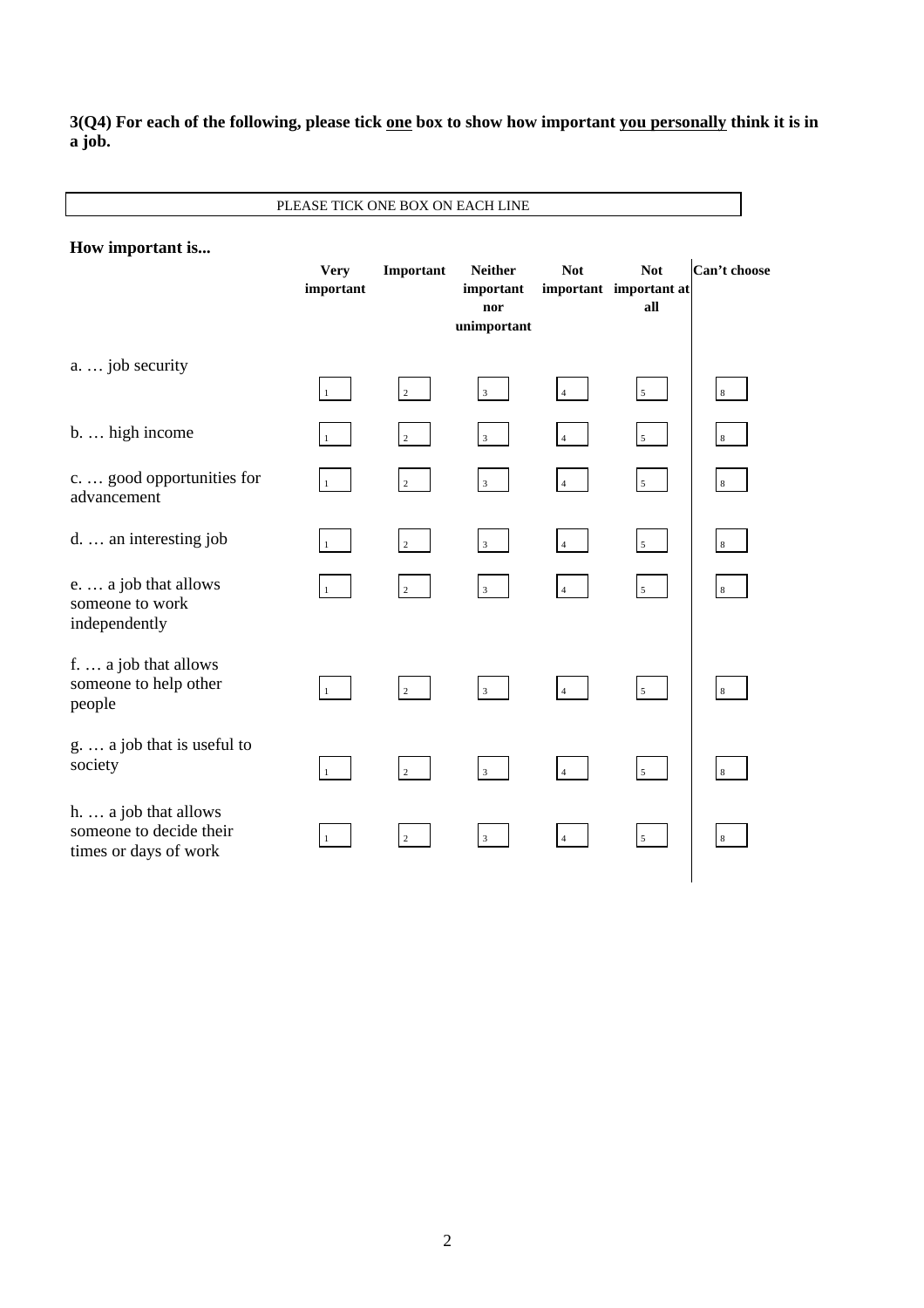**4(Q8). Suppose you were working and could choose between different kinds of jobs. Which of the following would you personally choose?** 

| PLEASE TICK ONE BOX ONLY                           |                |
|----------------------------------------------------|----------------|
| a. I would choose<br>being an employee             | $\mathbf{1}$   |
| being self-employed                                | $\overline{2}$ |
| Can't choose                                       | 8              |
| PLEASE TICK ONE BOX ONLY                           |                |
|                                                    |                |
| b. I would choose                                  |                |
| working in a small firm                            | $\mathbf{1}$   |
| working in a large firm                            | $\overline{2}$ |
| Can't choose                                       | $\,$ 8 $\,$    |
|                                                    |                |
| PLEASE TICK ONE BOX ONLY                           |                |
| c. I would choose<br>working in a private business | $\mathbf{1}$   |
| working for the government or civil service        | $\sqrt{2}$     |
| Can't choose                                       | 8              |

**5(N). To what extent do you agree or disagree with the following statements?** 

| PLEASE TICK ONE BOX ON EACH LINE                                                  |                          |                |                                         |                 |                             |                |
|-----------------------------------------------------------------------------------|--------------------------|----------------|-----------------------------------------|-----------------|-----------------------------|----------------|
|                                                                                   | <b>Strongly</b><br>agree | Agree          | <b>Neither</b><br>agree nor<br>disagree | <b>Disagree</b> | <b>Strongly</b><br>disagree | Can't choose   |
| a. Employees have more job<br>security than the self-employed                     |                          | $\overline{2}$ | $\mathcal{R}$                           |                 | $\overline{5}$              | $\overline{8}$ |
| b. Being an employee interferes<br>more with family life than self-<br>employment |                          | $\overline{2}$ | $\mathbf{3}$                            |                 | $\overline{\phantom{0}}$    | 8              |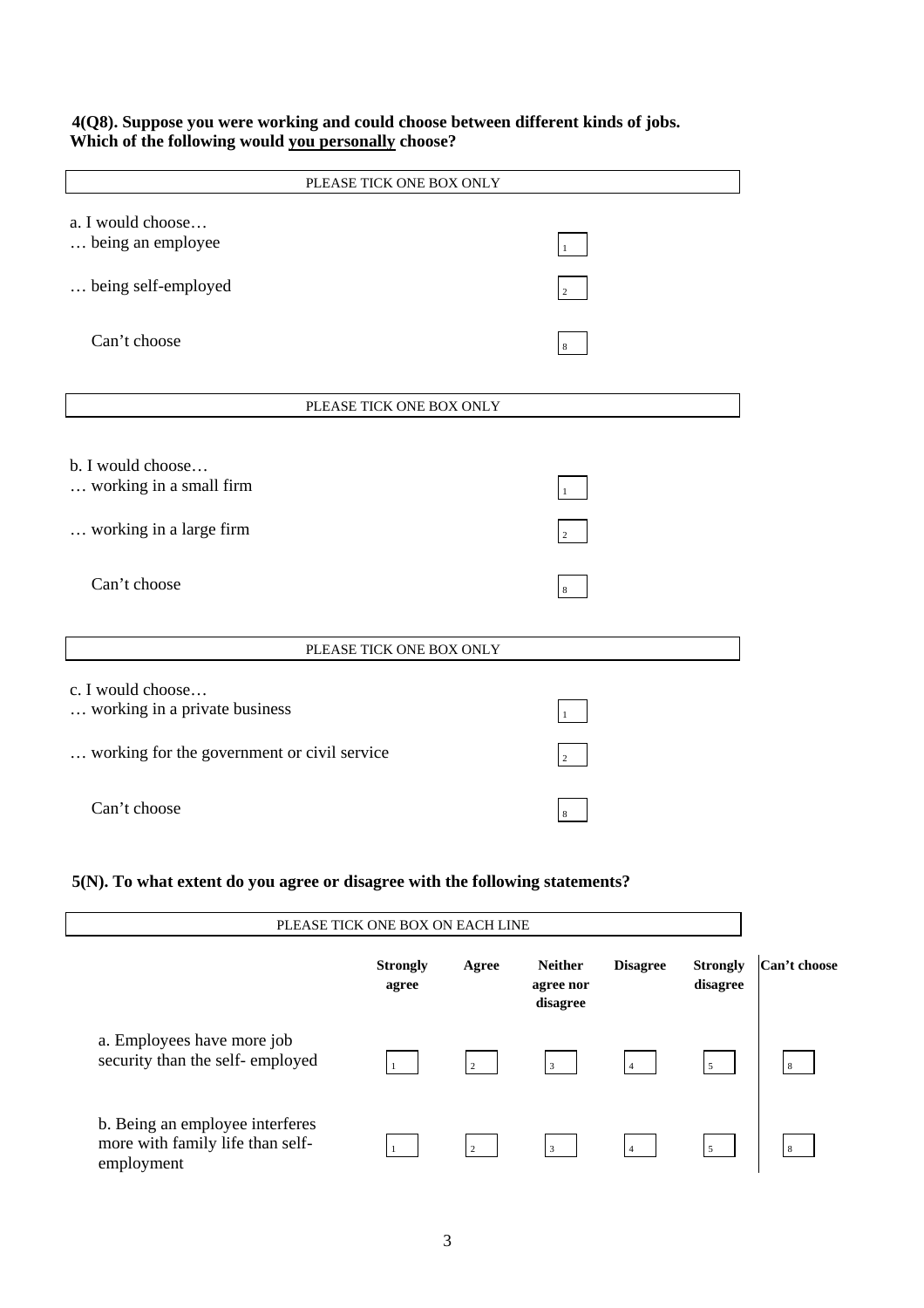#### **6(N). To what extent do you agree or disagree with the following statements?**

| PLEASE TICK ONE BOX ON EACH LINE                                                                       |                          |                |                                         |                 |                             |              |
|--------------------------------------------------------------------------------------------------------|--------------------------|----------------|-----------------------------------------|-----------------|-----------------------------|--------------|
|                                                                                                        | <b>Strongly</b><br>agree | Agree          | <b>Neither</b><br>agree nor<br>disagree | <b>Disagree</b> | <b>Strongly</b><br>disagree | Can't choose |
| a. Trade unions are very<br>important for the job security of<br>employees                             |                          | $\overline{2}$ |                                         |                 | 5                           | 8            |
| b. Without trade unions the<br>working conditions of employees<br>would be much worse than they<br>are |                          | $\overline{2}$ |                                         |                 | 5                           | 8            |

## **7(Q9). Suppose you could decide on your work situation at present. Which of the following would you prefer?**

| PLEASE TICK ONE BOX ONLY                    |                |  |  |  |  |
|---------------------------------------------|----------------|--|--|--|--|
| A full time job [30 hours or more per week] |                |  |  |  |  |
| A part-time job [10-29 hours per week]      | $\overline{c}$ |  |  |  |  |
| A job with less than [10] hours a week      | $\overline{3}$ |  |  |  |  |
| No paid job at all                          | $\overline{4}$ |  |  |  |  |
| Can't choose                                | 8              |  |  |  |  |

*<Clarification note: We are trying to get at full-time/part time so the verbal labels "full-time", "part-time", "less than", are of central importance. The numbers in parentheses can vary by country if necessary.>* 

## **8(Q11). Are you currently working for pay?**

| PLEASE TICK ONE BOX ONLY |        |                                 |  |  |  |  |  |
|--------------------------|--------|---------------------------------|--|--|--|--|--|
|                          |        |                                 |  |  |  |  |  |
| Yes                      |        | Please answer questions 9 to 27 |  |  |  |  |  |
| N <sub>0</sub>           | $\sim$ | Please go to question 28        |  |  |  |  |  |

*<Clarification note: "currently working" refers to both self-employed and employees, and should include persons on leave if they are in an employment relationship.>*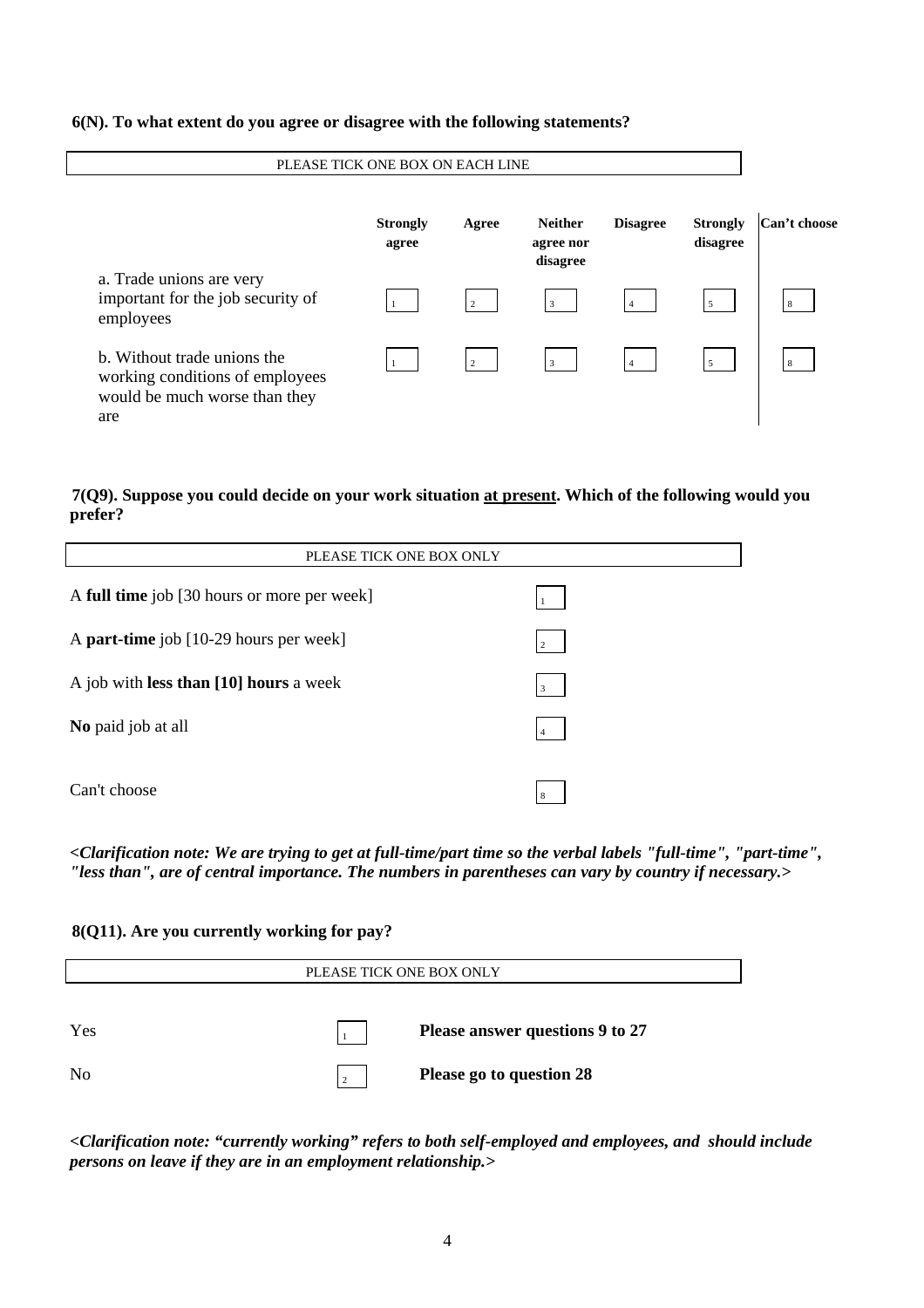# **IF YOU ARE CURRENTLY WORKING FOR PAY: PLEASE ANSWER QUESTIONS 9 - 27 ABOUT YOUR MAIN JOB**

**9(Q13). Think of the number of hours you work, and the money you earn in your main job, including any regular overtime.** 

#### **If you had only one of these three choices, which of the following would you prefer?**

| PLEASE TICK ONE BOX ONLY                                            |                |  |  |  |
|---------------------------------------------------------------------|----------------|--|--|--|
| Work <b>longer</b> hours and earn <b>more money</b>                 |                |  |  |  |
| Work the <b>same</b> number of hours and earn the <b>same money</b> | $\mathcal{L}$  |  |  |  |
| Work fewer hours and earn less money                                | $\overline{3}$ |  |  |  |
| Can't choose                                                        | 8              |  |  |  |

## **10(Q14). For each of these statements about your (main) job, please tick one box to show how much you agree or disagree that it applies to your job.**

PLEASE TICK ONE BOX ON EACH LINE

|                                                            | <b>Strongly</b><br>agree | Agree          | <b>Neither</b><br>agree nor<br>disagree | <b>Disagree</b> | <b>Strongly</b><br>disagree | Can't choose    |
|------------------------------------------------------------|--------------------------|----------------|-----------------------------------------|-----------------|-----------------------------|-----------------|
| a. My job is secure                                        | $\mathbf{1}$             | 2              | $\overline{3}$                          | $\overline{4}$  | 5 <sup>5</sup>              | 8               |
| b. My income is high                                       |                          | $\overline{2}$ | $\overline{3}$                          | $\overline{4}$  | 5 <sup>5</sup>              | 8 <sup>8</sup>  |
| c. My opportunities for<br>advancement are high            | $\mathbf{1}$             | $\overline{2}$ | $\overline{3}$                          | $\overline{4}$  | 5 <sup>5</sup>              | 8               |
| d. My job is interesting                                   |                          | $\overline{2}$ | $\overline{3}$                          | $\overline{4}$  | 5 <sup>5</sup>              | $8\phantom{.}8$ |
| e. I can work independently                                | $\mathbf{1}$             | $\overline{2}$ | 3 <sup>1</sup>                          | $\overline{4}$  | 5 <sub>5</sub>              | 8               |
| f. In my job I can help other<br>people                    | $\mathbf{1}$             | $\overline{c}$ | $\overline{3}$                          | $\overline{4}$  | 5 <sup>5</sup>              | 8               |
| g. My job is useful to society                             | $\mathbf{1}$             | $\overline{2}$ | $\overline{3}$                          | $\overline{4}$  | 5 <sup>5</sup>              | 8 <sup>1</sup>  |
| $h(N)$ . My job gives me a chance<br>to improve my skills. |                          | $\overline{2}$ | 3                                       | $\overline{4}$  | 5                           | 8               |

*<Clarification note – the question refers to one's main job if he or she have multiple jobs.>*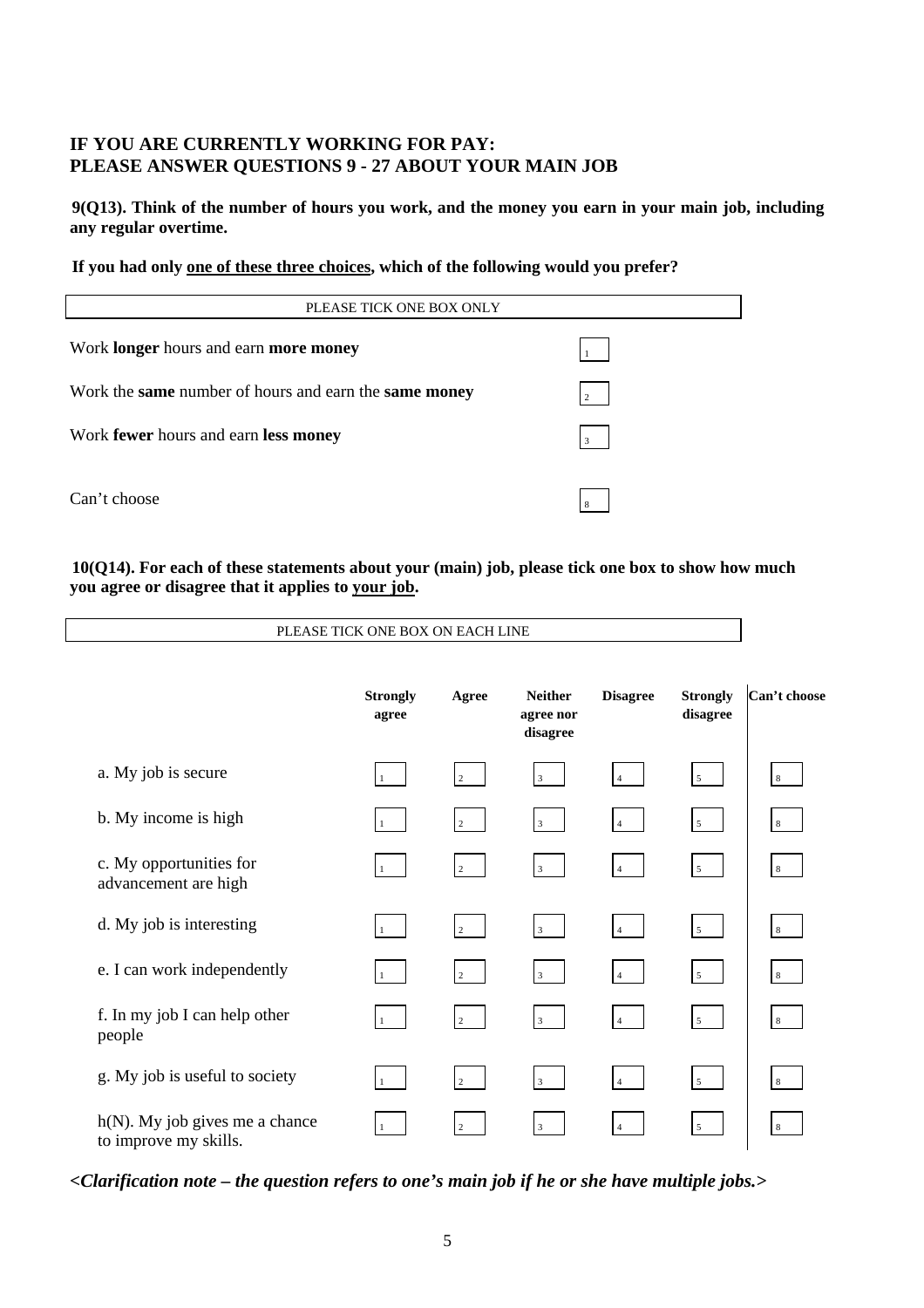## 11(Q15) Now some more questions about your working conditions.

## Please tick one box for each item below to show how often it applies to your work.

PLEASE TICK ONE BOX ON EACH LINE

| How often                                    | <b>Always</b> | <b>Often</b>   | <b>Sometime</b><br>$\bf{s}$ | <b>Hardly</b><br>ever | <b>Never</b>   | Can't<br>choose |
|----------------------------------------------|---------------|----------------|-----------------------------|-----------------------|----------------|-----------------|
| a.  do you come home from<br>work exhausted? |               | 2              | $\overline{3}$              | $\overline{4}$        | 5              | 8               |
| b.  do you have to do hard<br>physical work? |               | $\overline{c}$ | 3                           | $\overline{4}$        | 5              | 8               |
| c.  do you find your work<br>stressful?      |               | 2              | 3                           |                       | 5 <sup>5</sup> | 8               |
| d.  do you work in<br>dangerous conditions?  |               | 2              | 3                           |                       | $\overline{5}$ |                 |

**12(Q16). Which of the following statements best describes how your working hours are decided? (By working hours we mean here the times you start and finish work, and not the total hours you work per week or month.)** 

| PLEASE TICK ONE BOX ONLY                                                                      |                |
|-----------------------------------------------------------------------------------------------|----------------|
| Starting and finishing times are decided by my employer and<br>I cannot change them on my own |                |
| I can decide the time I start and finish work, within certain limits                          | $\overline{2}$ |
| <b>I</b> am entirely free to decide when I start and finish work                              | $\mathbf{3}$   |

## **13(N). Which of the following statements best describes how your daily work is organized?**

| PLEASE TICK ONE BOX ONLY                                              |                |  |
|-----------------------------------------------------------------------|----------------|--|
| I am free to decide how my daily work is organized                    |                |  |
| I can decide how my daily work is organized, within certain<br>limits | $\overline{2}$ |  |
| I am not free to decide how my daily work is organized                | 3              |  |
| Can't choose                                                          | 8              |  |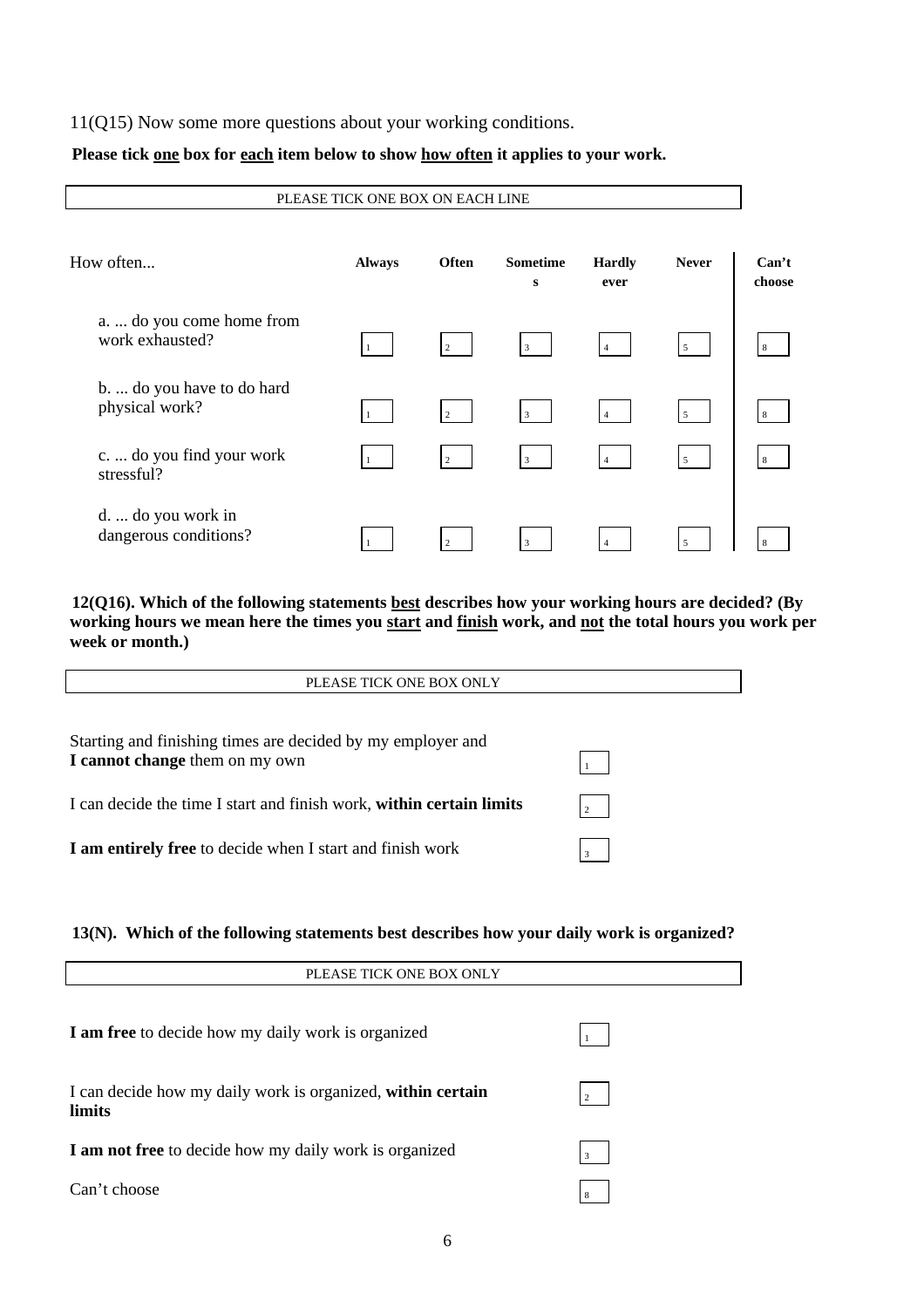## **14(N). How difficult would it be for you to take an hour or two off during working hours, to take care of personal or family matters?**

| PLEASE TICK ONE BOX ONLY |                |  |
|--------------------------|----------------|--|
|                          |                |  |
| Not difficult at all     |                |  |
| Not too difficult        | $\overline{2}$ |  |
| Somewhat difficult       | $\vert$ 3      |  |
| Very difficult           | $\overline{4}$ |  |
| Can't choose             | 8              |  |

## **15(N). How often do you feel that …**

| PLEASE TICK ONE BOX ON EACH LINE                              |               |              |                  |                       |              |                 |
|---------------------------------------------------------------|---------------|--------------|------------------|-----------------------|--------------|-----------------|
|                                                               | <b>Always</b> | <b>Often</b> | <b>Sometimes</b> | <b>Hardly</b><br>ever | <b>Never</b> | Can't<br>choose |
| a the demands of your job<br>interfere with your family life? |               | $\gamma$     | $\mathcal{R}$    |                       | 5            |                 |
| b the demands of your family<br>life interfere with your job? |               | $\sim$       |                  |                       |              |                 |

## **16(Q19). How much of your past work experience and /or job skills can you make use of in your present job?**

| PLEASE TICK ONE BOX ONLY |                         |  |
|--------------------------|-------------------------|--|
|                          |                         |  |
| Almost none              |                         |  |
| A little                 | 2                       |  |
| A lot                    | $\overline{\mathbf{3}}$ |  |
| Almost all               | $\overline{4}$          |  |
| Can't choose             | 8                       |  |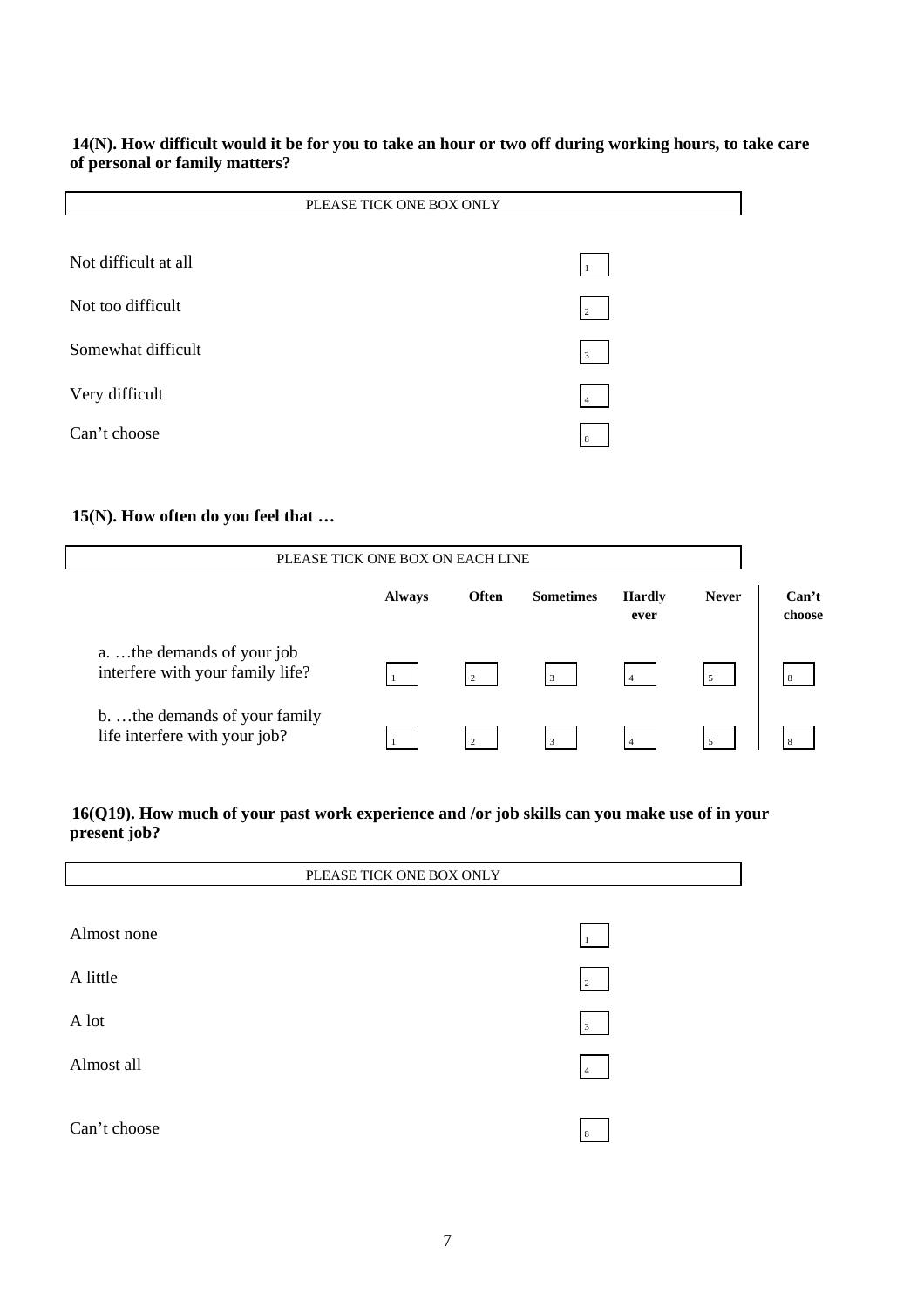**17(N). If you were to look for a new job, how helpful would your present work experience and/or job skills be?** 

|                    | PLEASE TICK ONE BOX ONLY |
|--------------------|--------------------------|
|                    |                          |
| Very helpful       |                          |
| Quite helpful      | $\overline{c}$           |
| Not so helpful     | $\overline{3}$           |
| Not helpful at all | $\overline{4}$           |
| Can't choose       | 8                        |

**18(N). Over the past 12 months, have you had any training to improve your job skills, either at the workplace or somewhere else?** 

| PLEASE TICK ONE BOX ONLY |        |  |
|--------------------------|--------|--|
| Yes                      |        |  |
| <b>No</b>                | $\sim$ |  |
| Can't choose             |        |  |

**19(Q21). In general, how would you describe relations at your workplace…** 

| PLEASE TICK ONE BOX ON EACH LINE         |           |                |                                              |                |          |              |
|------------------------------------------|-----------|----------------|----------------------------------------------|----------------|----------|--------------|
|                                          | Very good |                | Quite good Neither good Quite bad<br>nor bad |                | Very bad | Can't choose |
| a.  between management<br>and employees? |           | $\overline{2}$ | 3 <sup>1</sup>                               | $\overline{4}$ | 5        |              |
| b.  between<br>workmates/colleagues?     |           | $\gamma$       | $\mathcal{R}$                                |                | 5        |              |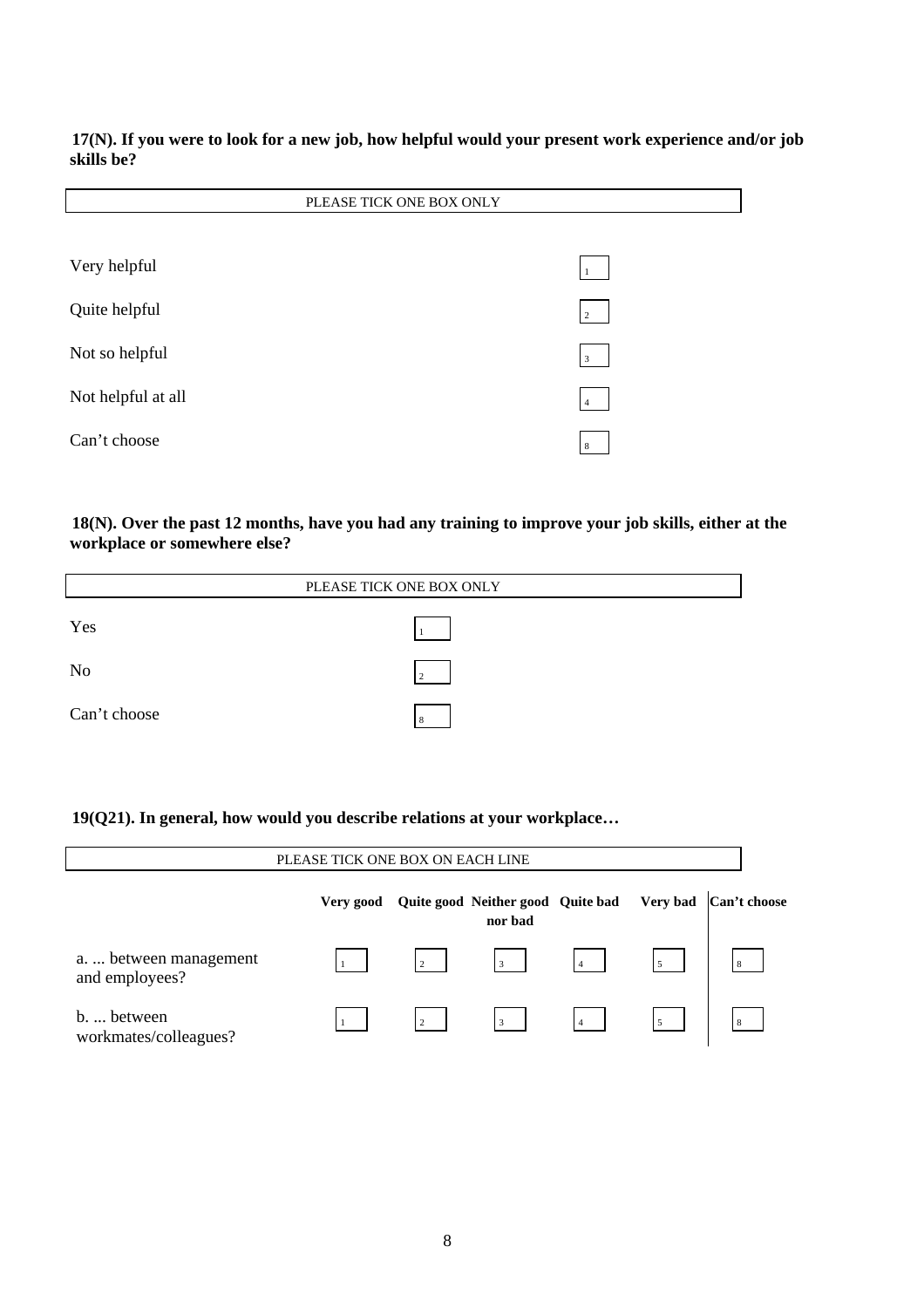#### **20(Q22). How satisfied are you in your (main) job?**

| PLEASE TICK ONE BOX ONLY           |                 |  |
|------------------------------------|-----------------|--|
|                                    |                 |  |
| Completely satisfied               | $1\,$           |  |
| Very satisfied                     | $\overline{2}$  |  |
| Fairly satisfied                   | 3 <sup>1</sup>  |  |
| Neither satisfied nor dissatisfied | 4               |  |
| Fairly dissatisfied                | 5 <sup>5</sup>  |  |
| Very dissatisfied                  | $6\overline{6}$ |  |
| Completely dissatisfied            | $7\overline{ }$ |  |
| Can't choose                       | 8               |  |

*<Clarification note – the question refers to one's main job if he or she have multiple jobs.>* 

#### PLEASE TICK ONE BOX ON EACH LINE **Strongly agree Agree Neither agree nor disagree Disagree Strongly disagree Can't choose** a. I am willing to work harder than I have to in order to help the firm or organization I work for succeed 1 2 3 4 5 8 b. I am proud to be working for my firm or organization  $\sqrt{2}$   $\sqrt{3}$   $\sqrt{4}$ c. I would turn down another job that offered quite a bit more pay in order to stay with this organization  $\frac{1}{2}$   $\frac{3}{3}$   $\frac{4}{4}$   $\frac{5}{5}$   $\frac{8}{8}$

## **21(Q23). To what extent do you agree or disagree with each of the following statements?**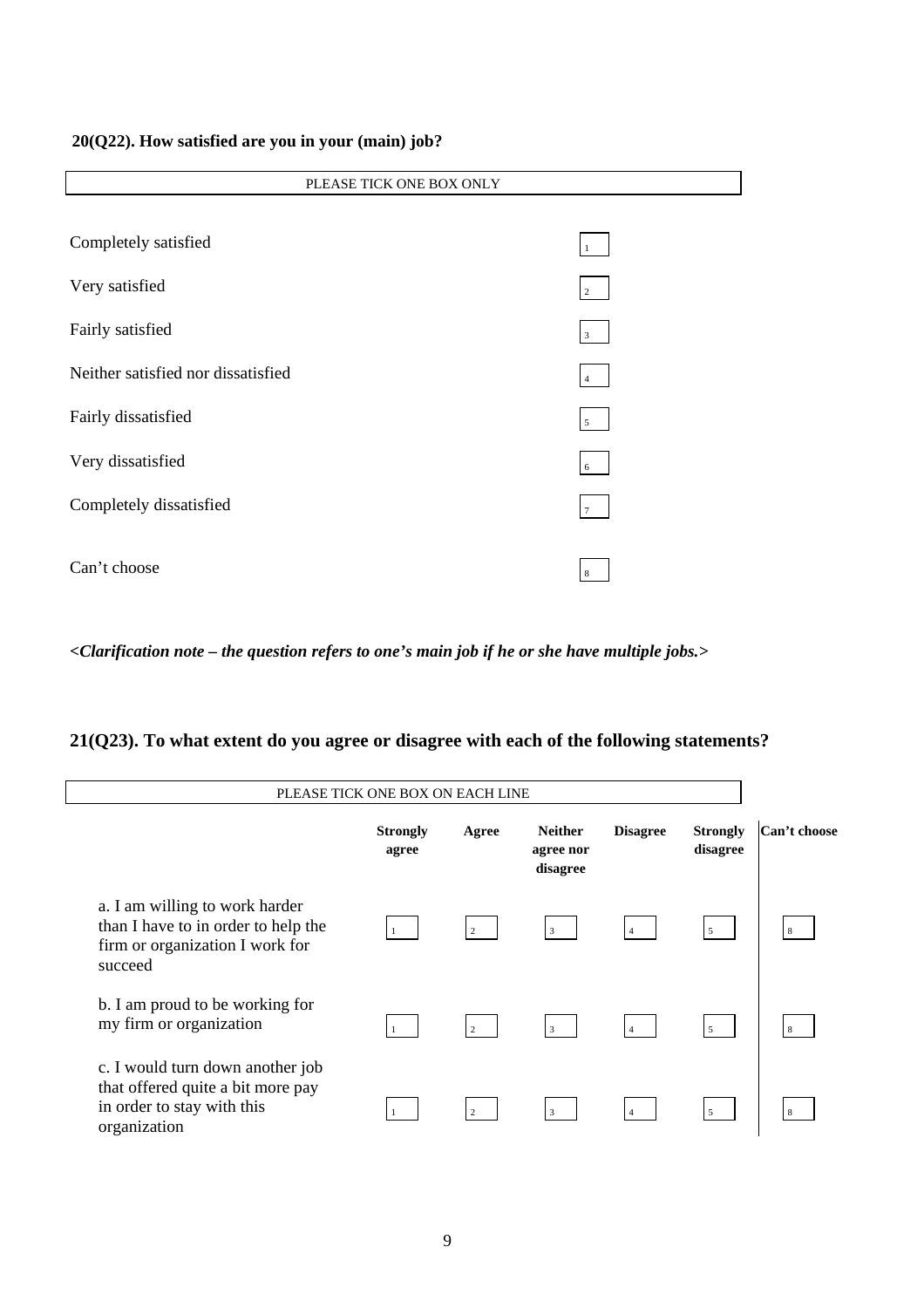#### **22(N). How difficult or easy do you think it would be for you to find a job at least as good as your current one?**

| PLEASE TICK ONE BOX ONLY   |                |  |
|----------------------------|----------------|--|
| Very easy                  |                |  |
| Fairly easy                | $\overline{2}$ |  |
| Neither easy nor difficult | $\overline{3}$ |  |
| Fairly difficult           | $\overline{4}$ |  |
| Very difficult             | $\overline{5}$ |  |
| Can't choose               | 8              |  |

## **23(N). How difficult or easy do you think it would be for your firm or organization to replace you if you left?**

| PLEASE TICK ONE BOX ONLY   |                |  |
|----------------------------|----------------|--|
| Very easy                  | 1              |  |
| Fairly easy                | $\overline{2}$ |  |
| Neither easy nor difficult | $\overline{3}$ |  |
| Fairly difficult           | $\overline{4}$ |  |
| Very difficult             | $\overline{5}$ |  |
| Can't choose               | 8              |  |

## **24(Q25). All in all, how likely is it that you will try to find a job with another firm or organization within the next 12 months?**

| PLEASE TICK ONE BOX ONLY |                 |  |
|--------------------------|-----------------|--|
| Very likely              | $11 -$          |  |
| Likely                   | $\overline{2}$  |  |
| Unlikely                 | 3 <sup>1</sup>  |  |
| Very unlikely            | $\vert 4 \vert$ |  |
| Can't choose             | 8               |  |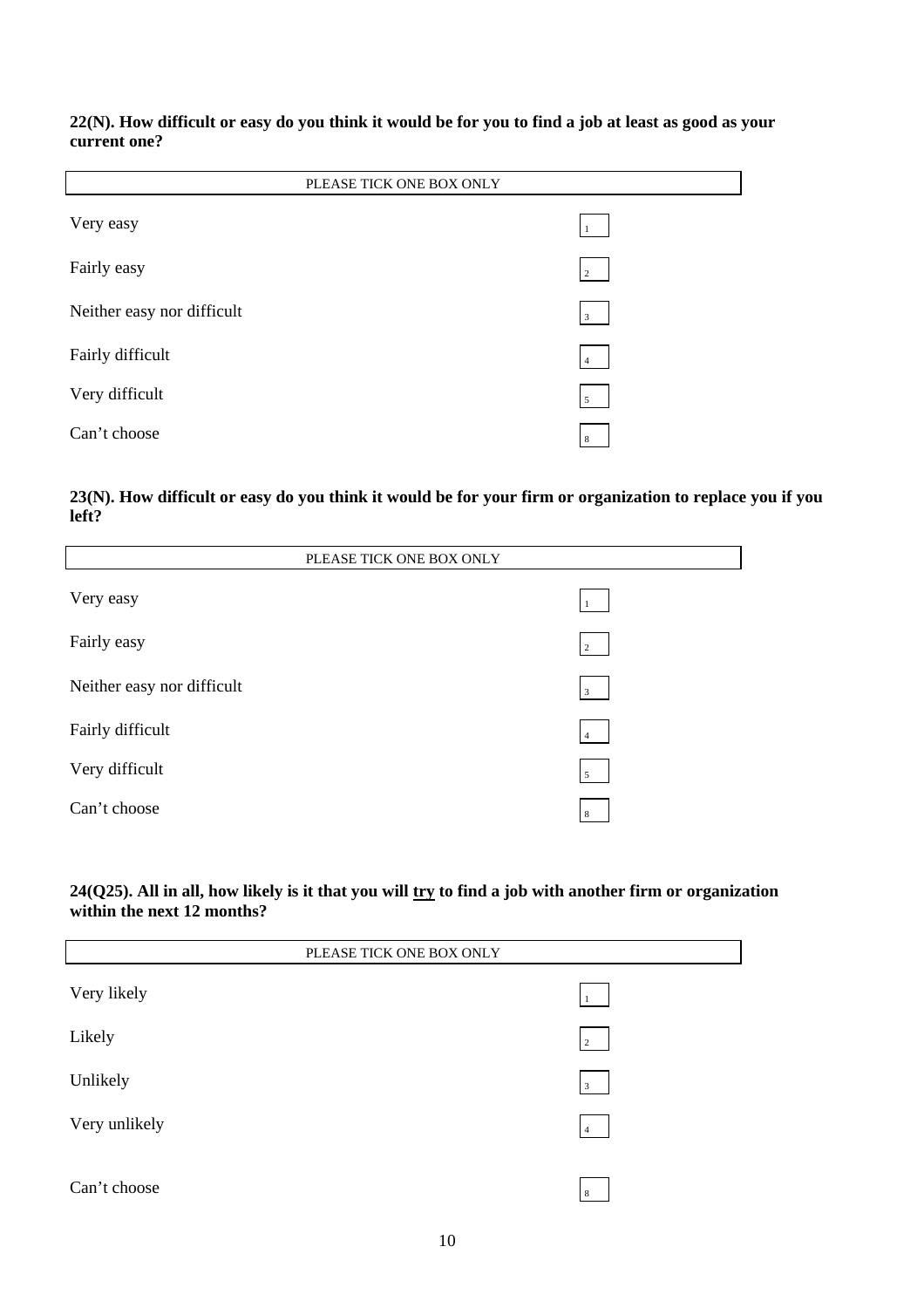# **25(Q26). To what extent, if at all, do you worry about the possibility of losing your job?**

| PLEASE TICK ONE BOX ONLY |                |  |
|--------------------------|----------------|--|
| I worry a great deal     |                |  |
| I worry to some extent   | 2              |  |
| I worry a little         | $\overline{3}$ |  |
| I don't worry at all     |                |  |

## **26(N). To what extent do you agree or disagree with the following statements?**

|                                                      | PLEASE TICK ONE BOX ON EACH LINE |                |                                         |                 |                             |                 |
|------------------------------------------------------|----------------------------------|----------------|-----------------------------------------|-----------------|-----------------------------|-----------------|
| In order to avoid unemployment<br>I would be willing | <b>Strongly</b><br>agree         | Agree          | <b>Neither</b><br>agree nor<br>disagree | <b>Disagree</b> | <b>Strongly</b><br>disagree | Can't<br>choose |
| a. to accept a job that requires new<br>skills.      |                                  | $\overline{2}$ | $\overline{3}$                          |                 | 5 <sup>5</sup>              | 8               |
| b. to accept a position with lower<br>pay.           |                                  | $\overline{2}$ | $\overline{3}$                          |                 | 5 <sup>5</sup>              | 8               |
| c. to accept temporary<br>employment.                |                                  | 2              | $\overline{3}$                          |                 | $5^{\circ}$                 | 8               |
| d. to travel longer to get to work.                  |                                  | $\overline{2}$ | $\overline{3}$                          |                 | 5 <sup>5</sup>              | 8               |
|                                                      |                                  |                |                                         |                 |                             |                 |

# **27(N). In addition to your main job, do you do any other work for additional income?**

| PLEASE TICK ONE BOX ONLY             |                |  |  |
|--------------------------------------|----------------|--|--|
| N <sub>o</sub>                       |                |  |  |
| Yes, mostly as an employee           | $\overline{2}$ |  |  |
| Yes, mostly on a self-employed basis | 3              |  |  |
| Yes, other                           |                |  |  |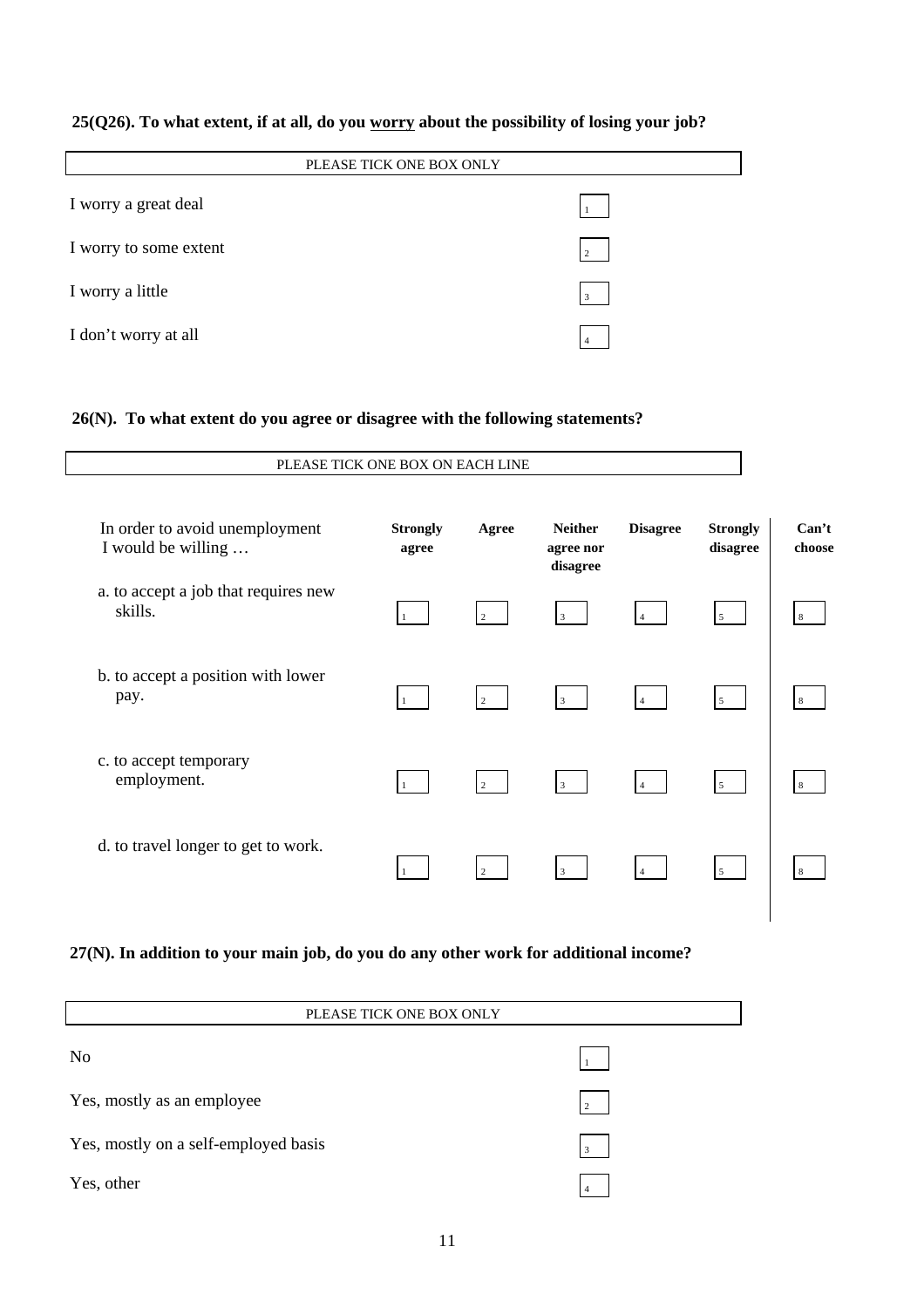# **PLEASE ANSWER QUESTIONS 28 - 36 IF YOU ARE NOT CURRENTLY WORKING FOR PAY**

## **28. Have you ever had a paid job for one year or more?**

| PLEASE TICK ONE BOX ONLY |               |                                  |  |
|--------------------------|---------------|----------------------------------|--|
| Yes                      |               | Please answer questions 29 to 36 |  |
| N <sub>o</sub>           | $\mathcal{L}$ | Please go to question 31         |  |
|                          |               |                                  |  |

# **29. When did your last paid job end?**

| n | 7е ат |
|---|-------|
|---|-------|

 $\overline{1}$ 

## **30. What was the main reason that your job ended?**

| PLEASE TICK ONE BOX ONLY             |                |  |
|--------------------------------------|----------------|--|
|                                      |                |  |
| I reached retirement age             |                |  |
| I retired early, by choice           | 2              |  |
| I retired early, not by choice       | 3              |  |
| I became (permanently) disabled      |                |  |
| My place of work shut down           | $\mathfrak{s}$ |  |
| I was dismissed                      | 6              |  |
| My term of employment/contract ended | 7              |  |
| Family responsibilities              | 8              |  |
| I got married                        | 9              |  |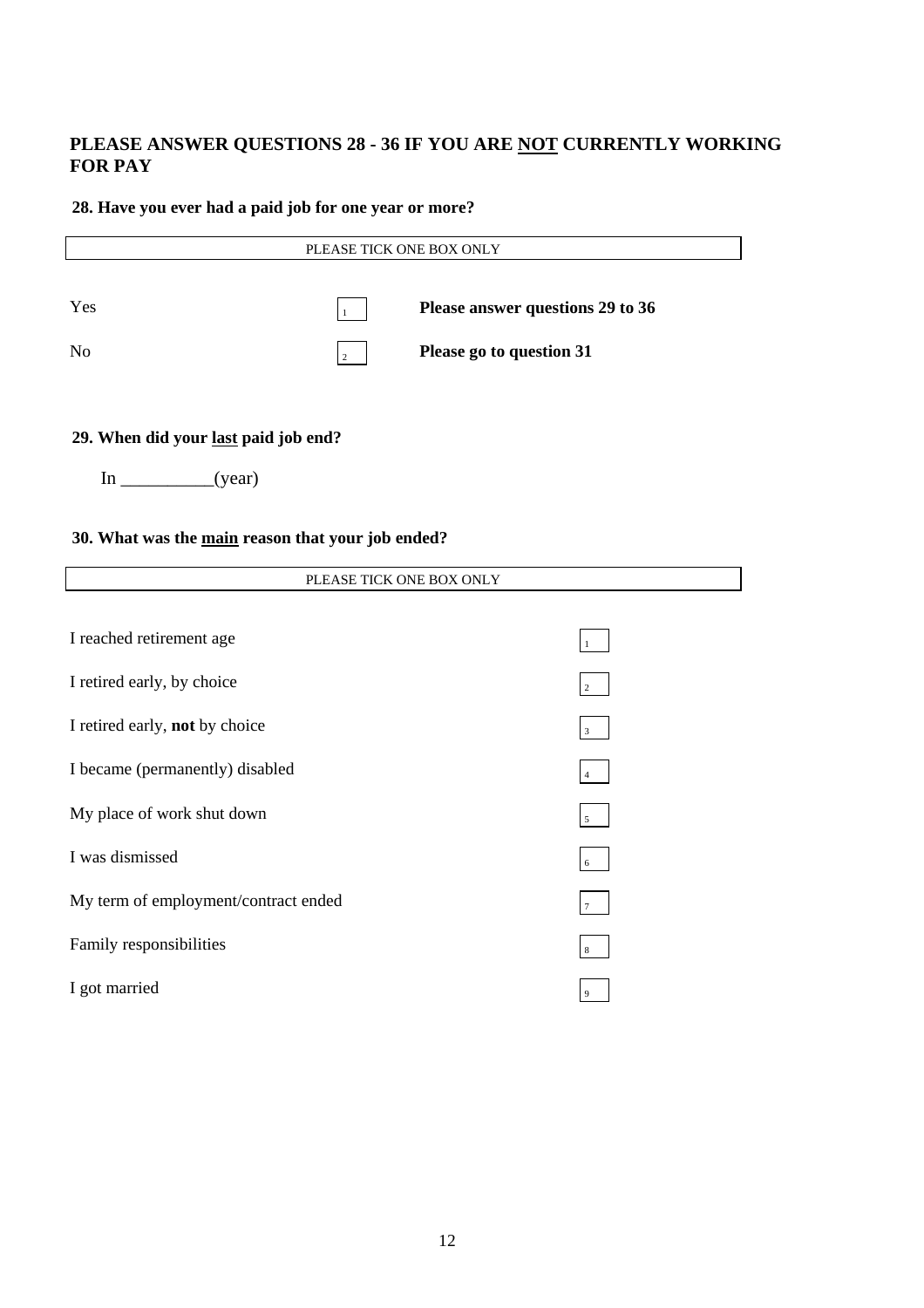# **31. Would you like to have a paid job, either now or in the future?**

| PLEASE TICK ONE BOX ONLY |  |  |
|--------------------------|--|--|
| Yes                      |  |  |
| N <sub>o</sub>           |  |  |
|                          |  |  |

# **32. How likely do you think it is that you would find a job?**

| PLEASE TICK ONE BOX ONLY |                    |  |
|--------------------------|--------------------|--|
|                          |                    |  |
| Very likely              | $\mathbf{1}_{1}$ . |  |
| Likely                   | $\overline{2}$     |  |
| Unlikely                 | $\overline{3}$     |  |
| Very unlikely            | 4                  |  |
| Can't choose             | 8                  |  |

# **33. Are you currently looking for a job?**

|     | PLEASE TICK ONE BOX ONLY |
|-----|--------------------------|
| Yes |                          |
| No  |                          |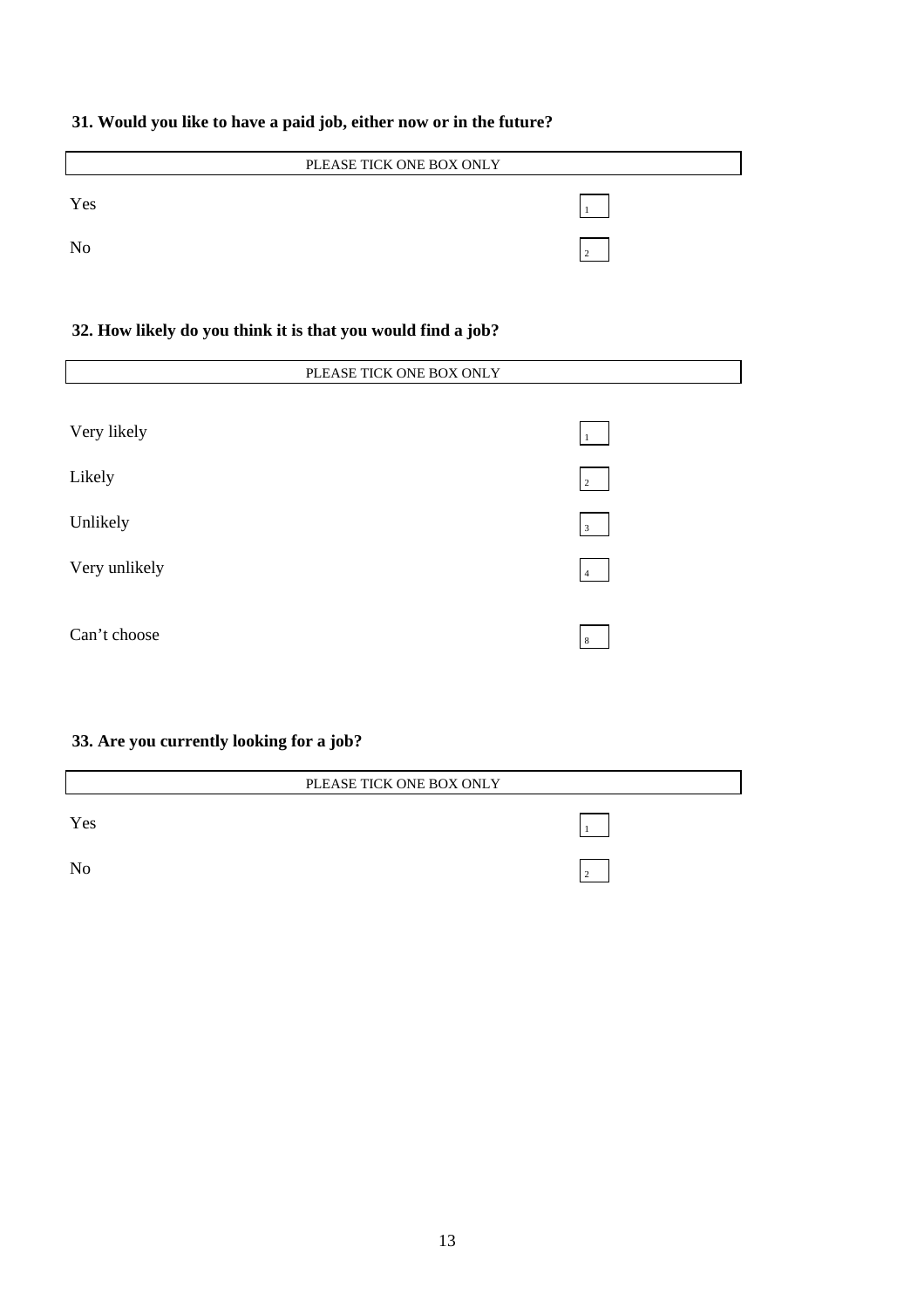| PLEASE TICK ONE BOX ON EACH LINE                                      |              |                       |                               |  |
|-----------------------------------------------------------------------|--------------|-----------------------|-------------------------------|--|
|                                                                       | No           | Yes, once<br>or twice | Yes,<br>more<br>than<br>twice |  |
| a. Registered at a public employment<br>agency?                       | $\mathbf{1}$ | $\overline{2}$        | 3                             |  |
| b. Registered at a private employment<br>agency?                      | $\mathbf{1}$ | $\overline{2}$        | 3                             |  |
| c. Answered advertisements for jobs?                                  | $\mathbf{1}$ | 2                     | $\mathbf{3}$                  |  |
| d. Advertised for a job in newspaper<br>or journals?                  | $\mathbf{1}$ | $\overline{2}$        | 3                             |  |
| e. Applied directly to employers?                                     |              | $\overline{2}$        | 3                             |  |
| f. Asked relatives, friends, or<br>colleagues to help you find a job? | 1            | $\overline{2}$        | 3                             |  |

# **34. Thinking about the last 12 months, have you done any of the following in order to find a job?**

# **35(N). Over the past 12 months, have you had any training to improve your job skills?**

| PLEASE TICK ONE BOX ONLY |  |  |
|--------------------------|--|--|
| Yes                      |  |  |
| N <sub>o</sub>           |  |  |
| Can't choose             |  |  |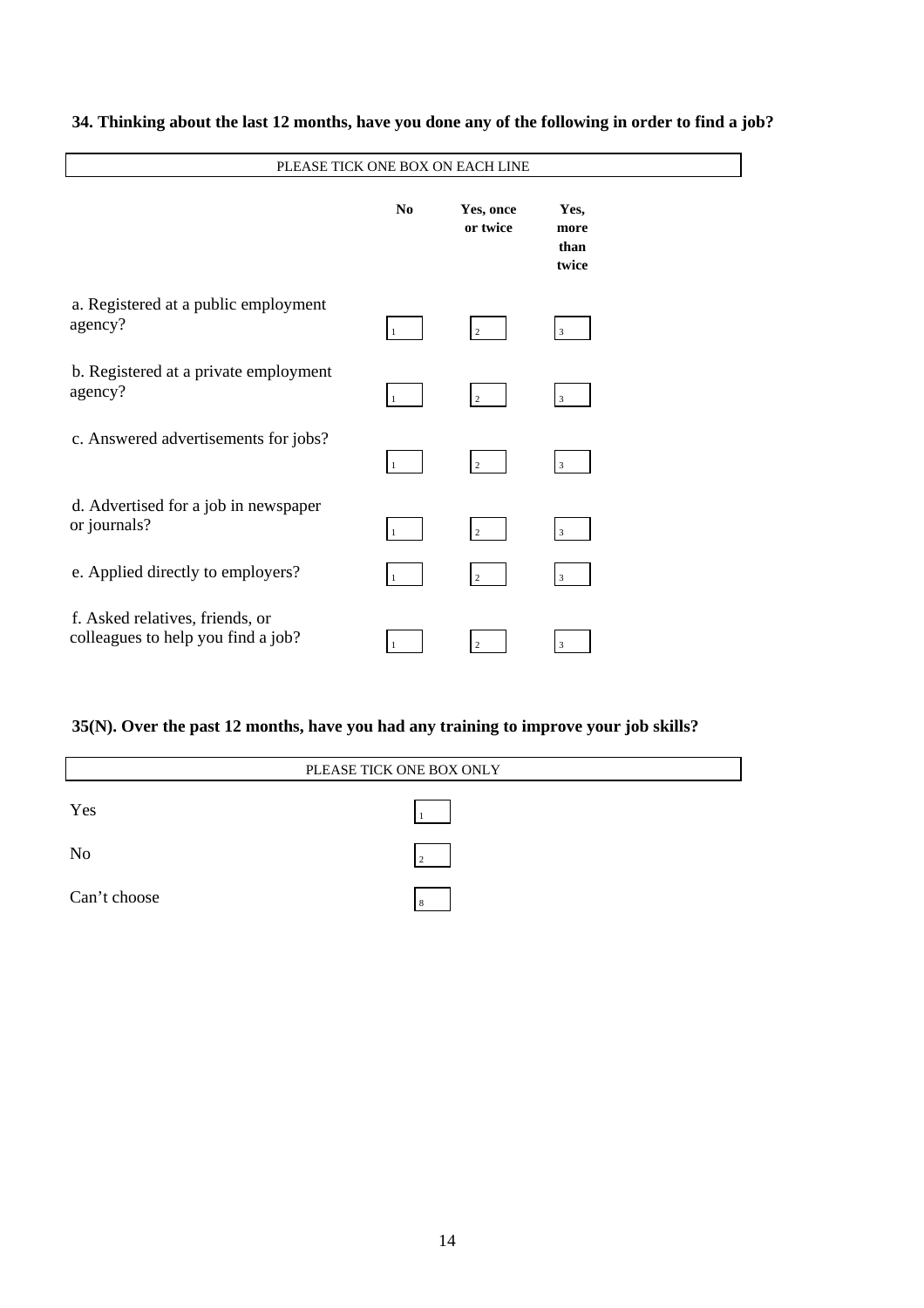# **36. What is your main source of economic support?**

| PLEASE TICK ONE BOX ONLY   |                 |  |  |
|----------------------------|-----------------|--|--|
| Pension (private or state) |                 |  |  |
| Unemployment benefits      | $\overline{2}$  |  |  |
| Spouse/partner             | $\overline{3}$  |  |  |
| Other family members       | $\overline{4}$  |  |  |
| Social assistance/welfare  | $5\overline{)}$ |  |  |
| Occasional work            | 6               |  |  |
| Other                      |                 |  |  |

*<"Economic support" is not just financial support. It includes such things as food, clothing, and accomodation>*